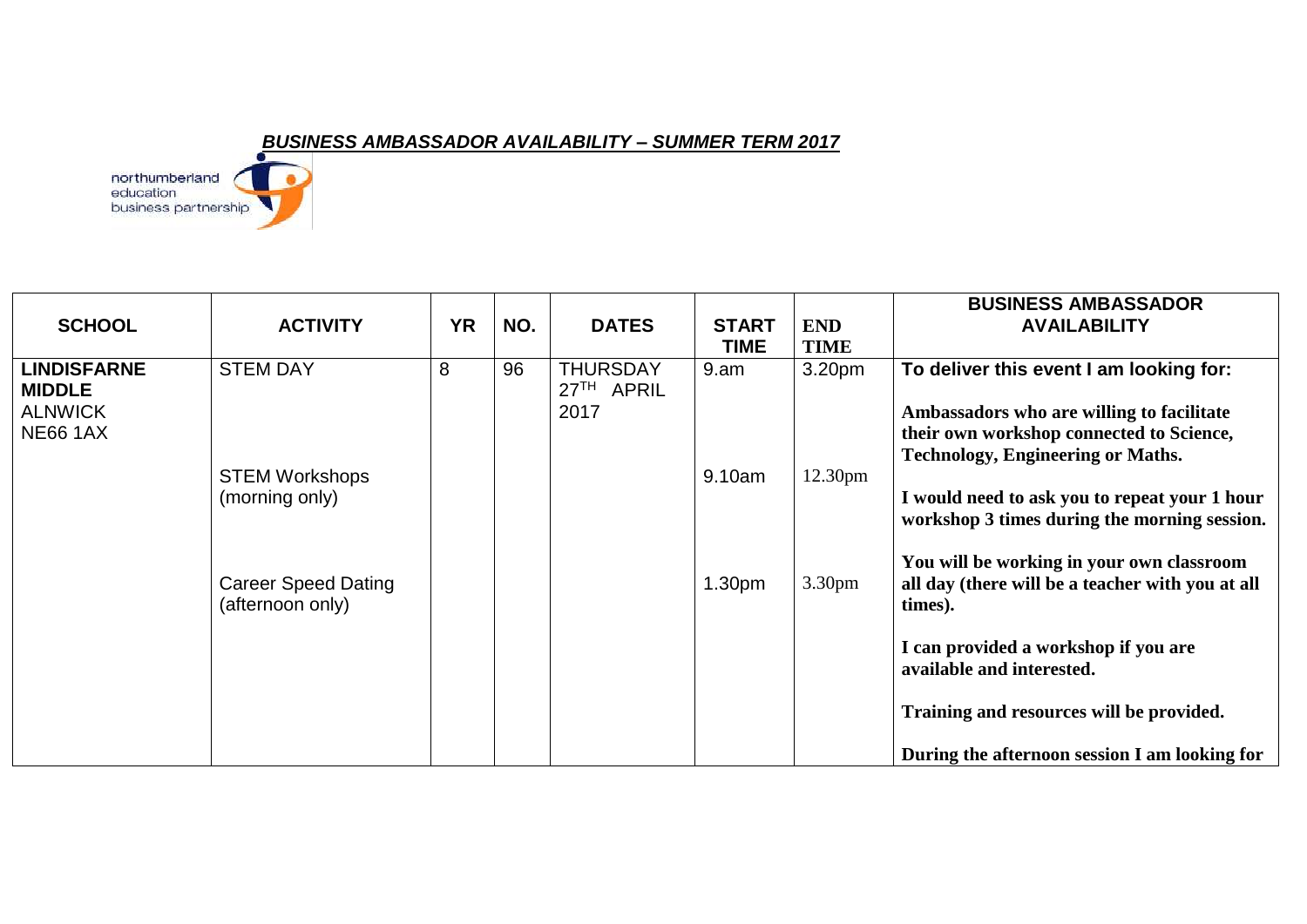|                                                                             |                                      |                |     |                                                |     |         | ambassadors who would like to attend a<br><b>Career Speed Dating Event.</b><br>You are welcome to attend all day.                                                                                                                                                                                                                                                                                                                                                |
|-----------------------------------------------------------------------------|--------------------------------------|----------------|-----|------------------------------------------------|-----|---------|------------------------------------------------------------------------------------------------------------------------------------------------------------------------------------------------------------------------------------------------------------------------------------------------------------------------------------------------------------------------------------------------------------------------------------------------------------------|
| <b>CHANTRY MIDDLE</b><br><b>EVENT TO BE HELD</b><br>@ KIRKLEY HALL          | <b>CONFERENCE</b>                    | 8              | 130 | WEDNESDAY<br>3RD MAY<br>2017                   | 9am | 3pm     | The conference is to be held at Kirkley<br><b>Hall in Ponteland.</b><br>I am looking for ambassadors to facilitate<br>their own interactive workshops about:-<br>• Your sector/Your job<br><b>Employability Skills</b><br>The World of Work<br><b>Careers</b><br>What an Employer Looks for in a<br><b>Young Employee</b><br><b>Health &amp; Wellbeing</b><br><b>Mindfulness</b><br>$\bullet$<br>Would you be interested in being our Keynote<br><b>Speaker?</b> |
| <b>DUKES MIDDLE</b><br><b>ALNWICK</b><br><b>NE66 1un</b>                    | <b>DUCK PRODUCTION</b>               | $\overline{7}$ | 28  | <b>THURSDAY</b><br>4 <sup>TH</sup> MAY<br>2017 | 9am | 11.50am |                                                                                                                                                                                                                                                                                                                                                                                                                                                                  |
| <b>MEADOWDALE</b><br><b>ACADEMY</b><br><b>BEDLINGTON</b><br><b>NE22 6HA</b> | <b>CAREER SPEED</b><br><b>DATING</b> | 8              | 99  | <b>FRIDAY</b><br>12 <sup>th</sup> MAY<br>2017  | 9am | 12pm    |                                                                                                                                                                                                                                                                                                                                                                                                                                                                  |
| <b>HIGHFIELD MIDDLE</b><br><b>PRUDHOE</b><br><b>NE42 6EY</b>                | <b>TETRAHEDRON</b><br>(2 BUILDS)     | 6              | 55  | <b>TUESDAY</b><br>16 <sup>TH</sup> MAY<br>2017 | 9am | 11.50am |                                                                                                                                                                                                                                                                                                                                                                                                                                                                  |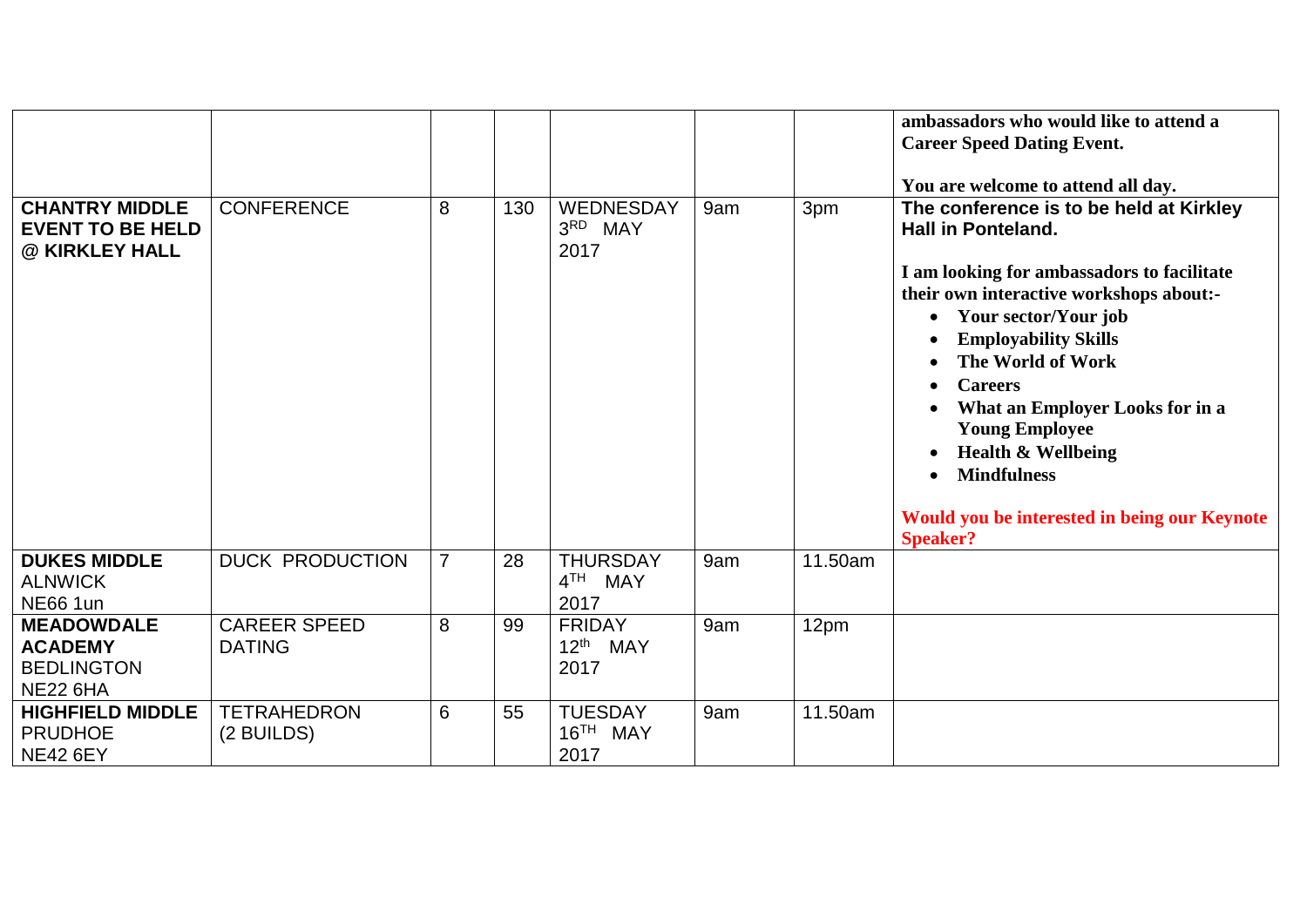| <b>HIGHFIELD MIDDLE</b><br><b>PRUDHOE</b><br><b>NE42 6EY</b>                | <b>TETRAHEDRON</b><br>(2 BUILDS)         | 6              | 55  | WEDNESDAY<br>17 <sup>TH</sup> MAY<br>2017               | 9am    | 11.50am |                                                                                                                   |
|-----------------------------------------------------------------------------|------------------------------------------|----------------|-----|---------------------------------------------------------|--------|---------|-------------------------------------------------------------------------------------------------------------------|
| <b>MEADOWDALE</b><br><b>ACADEMY</b><br><b>BEDLINGTON</b><br><b>NE22 6HA</b> | <b>DUCK PRODUCTION</b>                   | 8              | 99  | <b>THURSDAY</b><br>18 <sup>th</sup> MAY<br>2017         | 9am    | 12pm    |                                                                                                                   |
| <b>HIGHFIELD MIDDLE</b><br><b>PRUDHOE</b><br><b>NE42 6EY</b>                | <b>BRILLIANT BAGS</b>                    | $\overline{7}$ | 58  | <b>TUESDAY</b><br>23RD MAY<br>2017                      | 9am    | 12pm    |                                                                                                                   |
| <b>HIGHFIELD MIDDLE</b><br><b>PRUDHOE</b><br><b>NE42 6EY</b>                | <b>BRILLIANT BAGS</b>                    | $\overline{7}$ | 58  | WEDNESDAY<br>24TH MAY<br>2017                           | 9am    | 12pm    |                                                                                                                   |
| <b>BEDLINGTON HIGH</b><br><b>NE22 7DS</b><br>01670 822625                   | <b>APPRENTICESHIP</b><br><b>WORKSHOP</b> | 12/13          | 18  | <b>WEDNESDAY</b><br>7TH JUNE<br>2017                    | 9.10am | 11.10pm |                                                                                                                   |
| <b>HIGHFIELD MIDDLE</b><br><b>PRUDHOE</b><br><b>NE42 6EY</b>                | <b>CAREER SPEED</b><br><b>DATING</b>     | 8              | 108 | <b>FRIDAY</b><br>9 <sup>TH</sup><br><b>JUNE</b><br>2017 | 9am    | 12pm    |                                                                                                                   |
| <b>DUKES MIDDLE</b><br><b>ALNWICK</b><br><b>NE66 1un</b>                    | <b>TETRAHEDRON</b><br>(2 BUILDS)         | 6              | 56  | <b>MONDAY</b><br>3RD JULY<br>2017                       | 9am    | 11.50am |                                                                                                                   |
| <b>BEDLINGTON HIGH</b><br><b>NE22 7DS</b><br>01670 822625                   | <b>SECTOR TOUR BUS</b>                   | 10             | 13  | <b>WEDNESDAY</b><br>5 <sup>TH</sup> JULY<br>2017        | 9.10am | 3.pm    | Would you be interested in hosting a<br>school visit to raise awareness about the<br>work your organisation does? |
| <b>LINDISFARNE</b><br><b>MIDDLE</b><br><b>ALNWICK</b><br><b>NE66 1AX</b>    | <b>BRILLIANT BAGS</b>                    | 6              | 81  | <b>WEDNESDAY</b><br>10TH JULY<br>2017                   | 9.am   | 12pm    |                                                                                                                   |